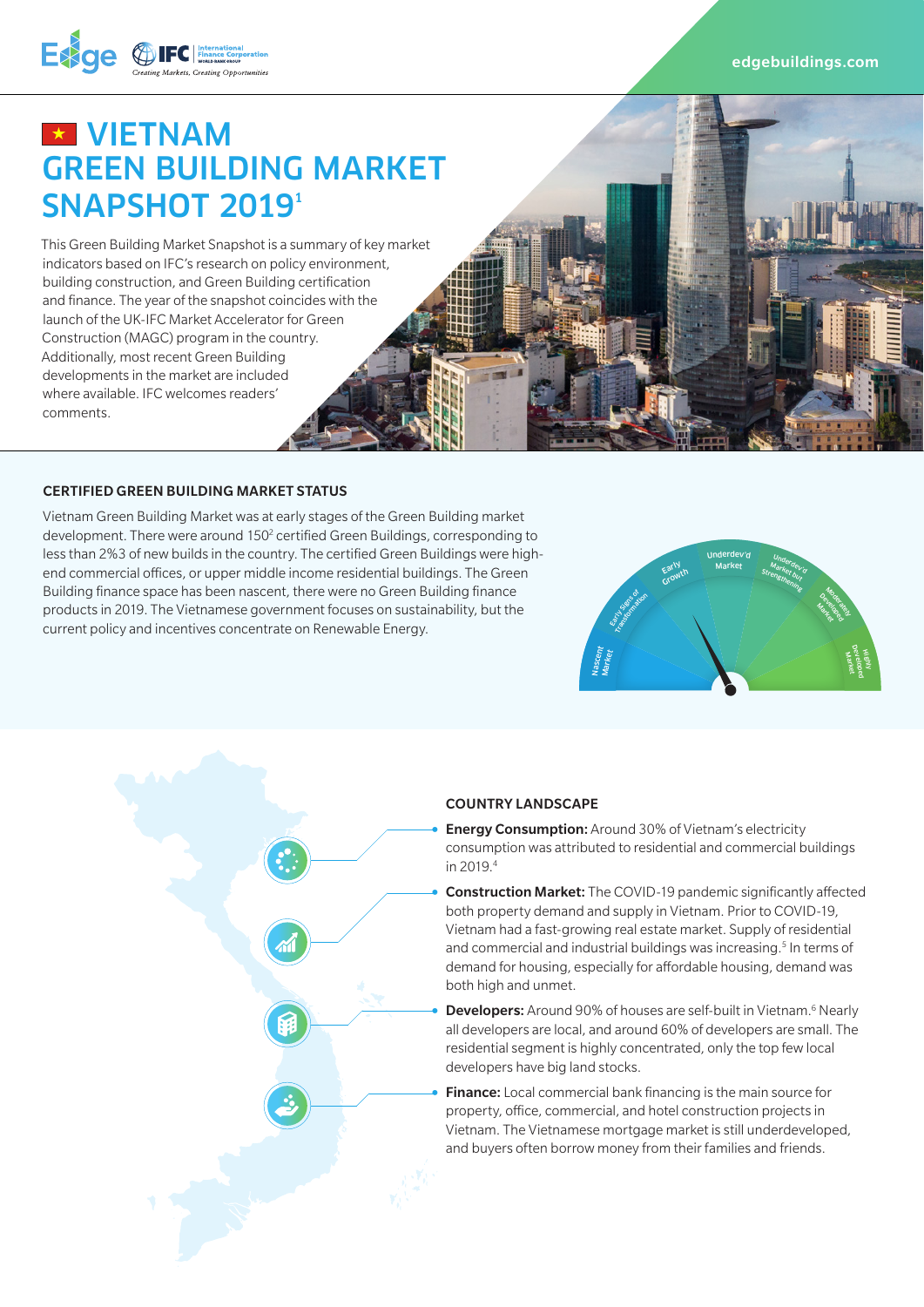

# 1. GREEN BUILDING POLICIES AND REGULATIONS

| Is there a national                                                   | A green construction requires high efficiency in the use of energy and materials, and reduced adverse                                                                                                                                                                                                                                                                                                                                                                                                                                                                                                                                                                                                                                                                                                                                                                                                                                                                                                                      |
|-----------------------------------------------------------------------|----------------------------------------------------------------------------------------------------------------------------------------------------------------------------------------------------------------------------------------------------------------------------------------------------------------------------------------------------------------------------------------------------------------------------------------------------------------------------------------------------------------------------------------------------------------------------------------------------------------------------------------------------------------------------------------------------------------------------------------------------------------------------------------------------------------------------------------------------------------------------------------------------------------------------------------------------------------------------------------------------------------------------|
| definition of Green                                                   | impacts on the environment. At the same time, it must be designed to minimize the negative impact of                                                                                                                                                                                                                                                                                                                                                                                                                                                                                                                                                                                                                                                                                                                                                                                                                                                                                                                       |
| <b>Building?</b>                                                      | the built environment on human health and natural environment. <sup>7</sup>                                                                                                                                                                                                                                                                                                                                                                                                                                                                                                                                                                                                                                                                                                                                                                                                                                                                                                                                                |
| <b>Is Green Building</b>                                              | Vietnam's Nationally Determined Contribution aims to reduce greenhouse gas emissions by 8%                                                                                                                                                                                                                                                                                                                                                                                                                                                                                                                                                                                                                                                                                                                                                                                                                                                                                                                                 |
| part of the country's                                                 | compared to the country's baseline by 2025. The residential sector is not a direct target, with the focus                                                                                                                                                                                                                                                                                                                                                                                                                                                                                                                                                                                                                                                                                                                                                                                                                                                                                                                  |
| <b>Nationally Determined</b>                                          | on developing and using energy-saving construction materials and green materials in housing and                                                                                                                                                                                                                                                                                                                                                                                                                                                                                                                                                                                                                                                                                                                                                                                                                                                                                                                            |
| <b>Contributions (NDC)?</b>                                           | commercial sectors. <sup>8</sup>                                                                                                                                                                                                                                                                                                                                                                                                                                                                                                                                                                                                                                                                                                                                                                                                                                                                                                                                                                                           |
| Is there a national<br><b>Green Building</b><br>strategy/action plan? | The National Program on Energy Efficiency (280/QD-TT 2019) set a clear objective to increase energy<br>efficiency from 5% to 7% of the total energy consumption in Vietnam from 2019 to 2025. The Program<br>specified that all buildings must comply with the mandatory requirements set by the National Technical<br>Building Code on Energy Efficiency. Additionally, the country must have 80 certified green buildings<br>by 2025.                                                                                                                                                                                                                                                                                                                                                                                                                                                                                                                                                                                    |
| <b>Public Policy</b><br>and Regulations                               | Building Energy-Efficiency Code 2017 (QCVN 09:2017/BXD).<br>The Code is mandatory for buildings larger than 2,000 sqm. However, the current monetary penalty<br>(\$500-\$1,500 for not complying with energy efficiency standards, stated in the Decree on Administrative<br>Fines on Energy Efficiency and Conservation, numbered 73/2011/ND-CP) is not high enough to force<br>developers to conform to the regulations.<br>Binh Dinh Province's Department of Construction issued Decision 291/SXD-QLXD<br>Offers official recognition to Green Buildings in the form of free marketing on the Department's website.<br>The State Bank of Vietnam's Directive No.3<br>Establishes a regulatory framework for credit growth in green financing, including building finance.<br>There are no mandatory targets for the banking sector in lending green projects. The directive has no<br>obligatory stipulations on granting credit for green finance. Banks can decide for themselves how to<br>implement the directive. |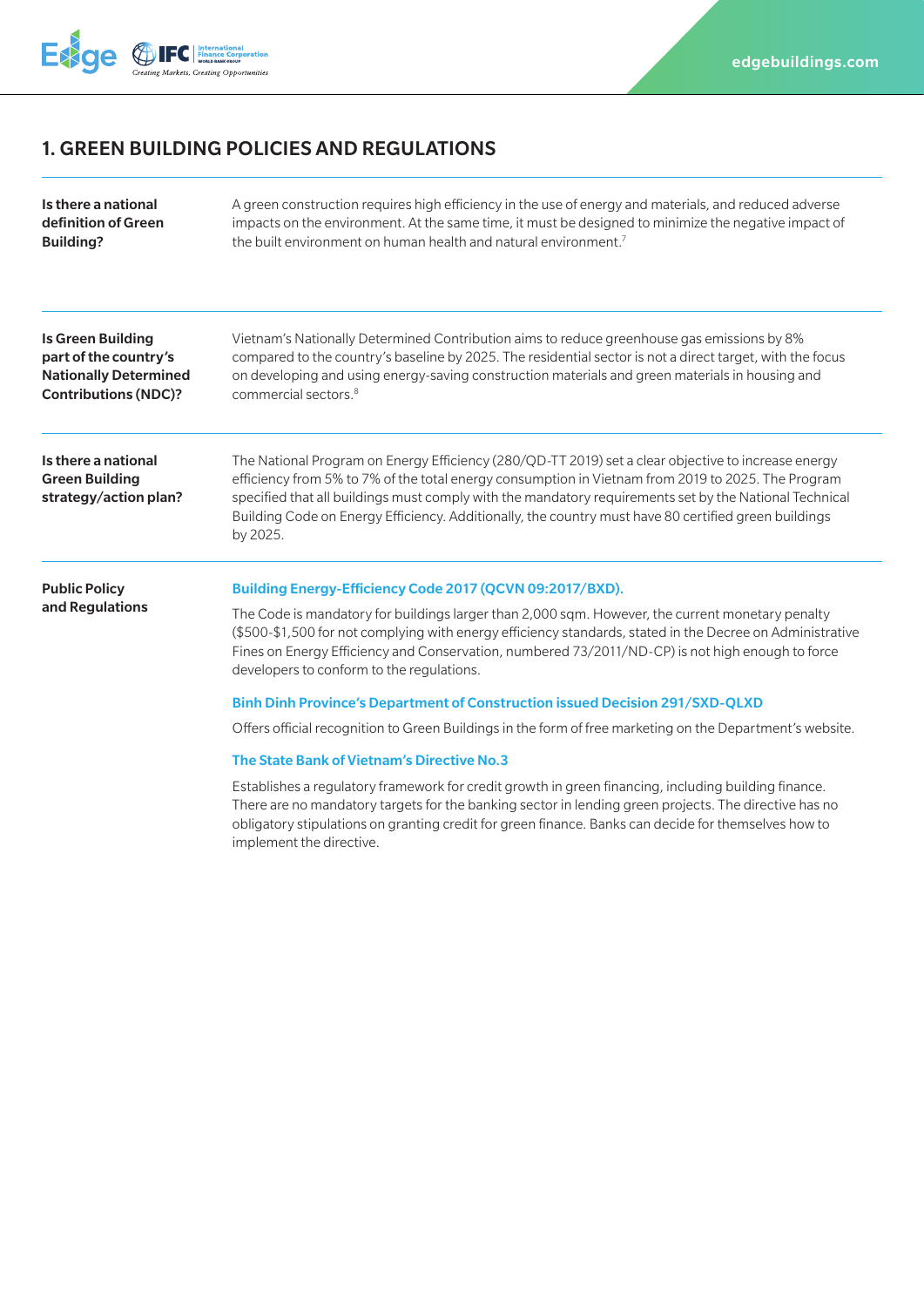

## 2. GREEN BUILDING MARKET SIZE



# 3. CERTIFICATIONS AND STANDARDS

| <b>National Green</b><br><b>Building</b><br><b>Rating Systems</b>                                                               | LOTUS was developed in 2009 by Vietnam Green Building Council and certified around 0.3 million sqm<br>as of 2019.                                                                                                                                                                                      |
|---------------------------------------------------------------------------------------------------------------------------------|--------------------------------------------------------------------------------------------------------------------------------------------------------------------------------------------------------------------------------------------------------------------------------------------------------|
| <b>International Green</b><br><b>Building Rating</b><br><b>Systems</b>                                                          | ELEED entered Vietnam market in 2007 and certified around 1.4 million sqm as of 2019.<br>EDGE was launched in Vietnam in 2015 and certified around 1.3 million sqm as of 2019. <sup>10</sup>                                                                                                           |
| <b>Voluntary Green</b><br><b>Building certification</b><br>systems' market share<br>by square meters<br>certified (as of 2019). | $\triangleright$ LEED is 47% of cumulative GB<br>LEED non-residential or mixed-use 100% <sup>11</sup><br>$\triangleright$ EDGE is 43% of cumulative GB<br>EDGE residential 90%, non-residential 10%<br>$\triangleright$ LOTUS is 10% of cumulative GB<br>LOTUS residential 0.3%, non-residential 99.7% |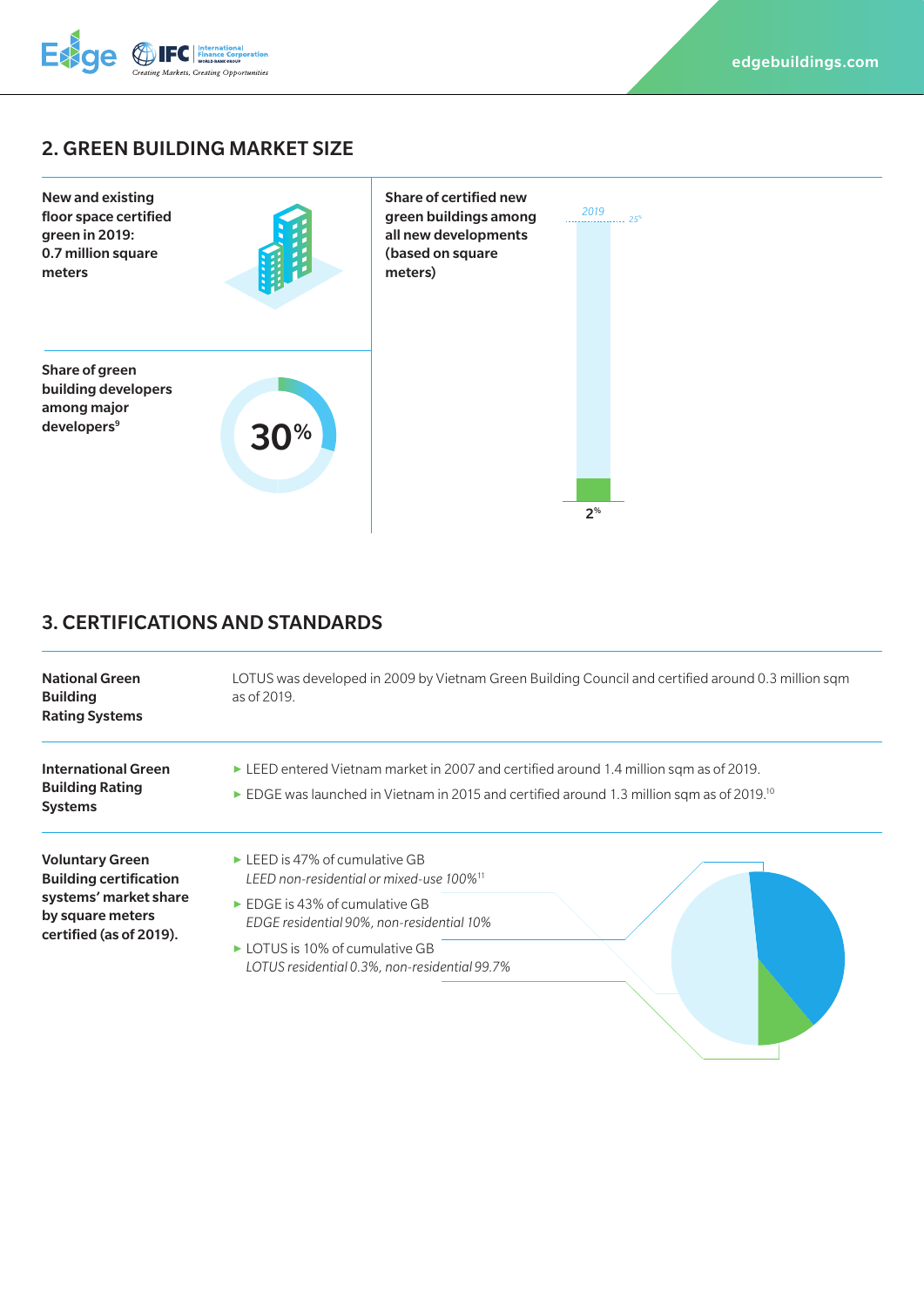## 4. GREEN BUILDING FINANCE

Financial Institutions offering Green Building finance (by public/ private) and their products as of 2019

**Exce** 

- **▶** IFC's research shows that no financial institution was offering Green Building loans/mortgages in 2019.
- ▶ 2020 Update: According to the State Bank of Vietnam, 31 financial institutions were involved in green credit, with total credit of more than VND285 trillion (\$12.4 billion), mainly on green agriculture and renewable energy. Yet, there were no Green Building loans/mortgages in the market.

Green bonds or other capital market instruments earmarked for Green Building finance between 2015 and 2019.

- **▶** In 2016, a government-backed entity and a municipal government issued green bonds worth \$23.4 million and \$3.6 million respectively. There was no allocation for Green Buildings.
- ▶ 2020 Update: The government issued two green loans worth \$71 million and \$186 million. None were earmarked for Green Buildings but most of the proceeds (78%) have been used towards renewable energy.<sup>12</sup>

#### 5. COST OF UTILITIES

Share of cost of utilities (Electricity and Water) for an average income: 19%13



#### 6. EDUCATION AND SKILLS

Number of Universities offering Green Building programs

**▶** Green Building courses were not being offered by Vietnamese universities as of 2019.